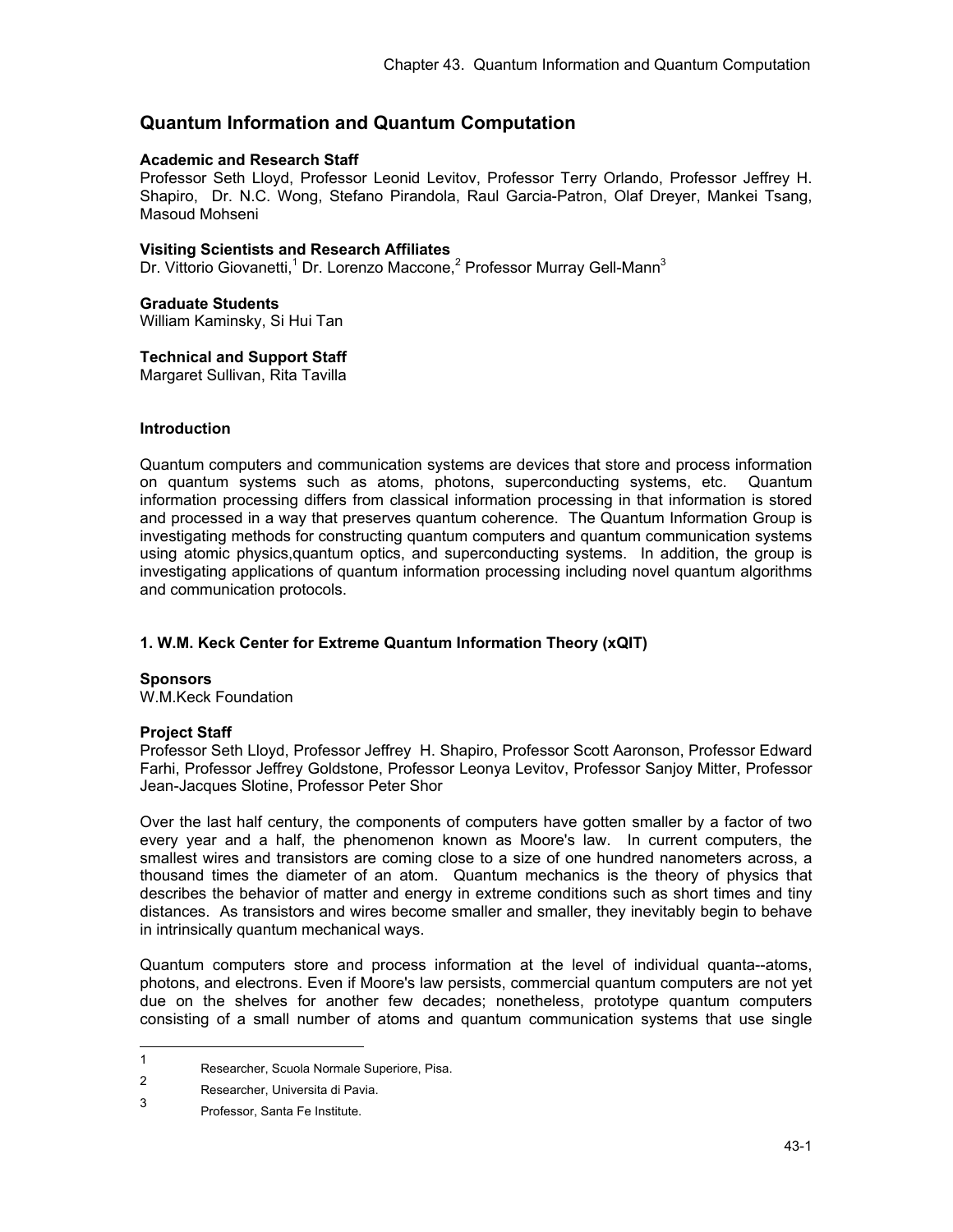photons have been built and operated.

Researchers at the W.M. Keck Center for Extreme Quantum Information Theory (xQIT) are working to investigate the limits of computation and communication. We are working to uncover the abilities of quantum computers to solve hard problems. We are investigating the capacities of noisy quantum channels.

This year we were able to make significant progress both in the area of quantum algorithms and in the area of quantum communications. We constructed a new quantum algorithm for finding solutions to linear sets of equations: the algorithm provides an exponential speedup over classical algorithms. In quantum communication we were able to prove the long-standing bosonic channel minimum output entropy conjecture, thereby resolving the important practical question of the capacity of the bosonic channel with linear amplification and loss, and with Gaussian noise.

In addition, we uncovered significant effects of quantum coherence in the process of photosynthetic energy transport.

#### **2. Superconducting Quantum Computers**

**Sponsors**  NEC

#### **Project Staff**

Professor Seth Lloyd, Professor Leonid Levitov, Professor Terry Orlando, Professor J.E. Mooij, Haidong Yuan, William Kaminsky

Superconducting systems present a variety of opportunities for quantum information processing. We are currently collaborating with Delft and NEC to investigate mechanisms of errors and decoherence in superconducting quantum bits and are designing experiments to demonstrate quantum logic operations, quantum algorithms and quantum entanglement using superconducting systems. We have presented novel designs for quantum computers that compute while remaining in their ground state. We have shown how adiabatic methods can be used to perform coherent quantum computation. We have developed techniques for the control of complex superconducting circuits and are applying them to two- and three-qubit devices.

## **Publications**

# **Journal Articles Published**

S. Pirandola, S. Braunstein, S. Mancini, and S. Lloyd, "Quantum direct communication with continuous variables," *Europhys. Lett. 84,* 20013 (2008); arXiv:0802.0656.

M. Tsang, J. H. Shapiro, and S. Lloyd, "Quantum Theory of Optical Instantaneous Frequency and Bosonic Fluid Velocity," submitted to *Phys. Rev. A*.; arXiv:0804.0463.

V. Giovannetti, S. Lloyd, L. Maccone, and J.H. Shapiro, "Sub-Rayleigh Quantum Imaging," *Phys. Rev. A 79,* 013827 (2009); arxiv:0804.2875.

M. Mohseni, P. Rebentrost, S. Lloyd, and A. Aspuru-Guzik, "Environment-Assisted Quantum Walks in Energy Transfer of Photosynthetic Complexes," *J. Chem. Phys*. **129,** 174106 (2008); arXiv:0805.2741.

S. Pirandola, S. Lloyd, "Computable bounds for the discrimination of Gaussian States," *Phys. Rev. A 78,* 012331 (2008); arXiv:0806.1625.

43-2 RLE Progress Report 151